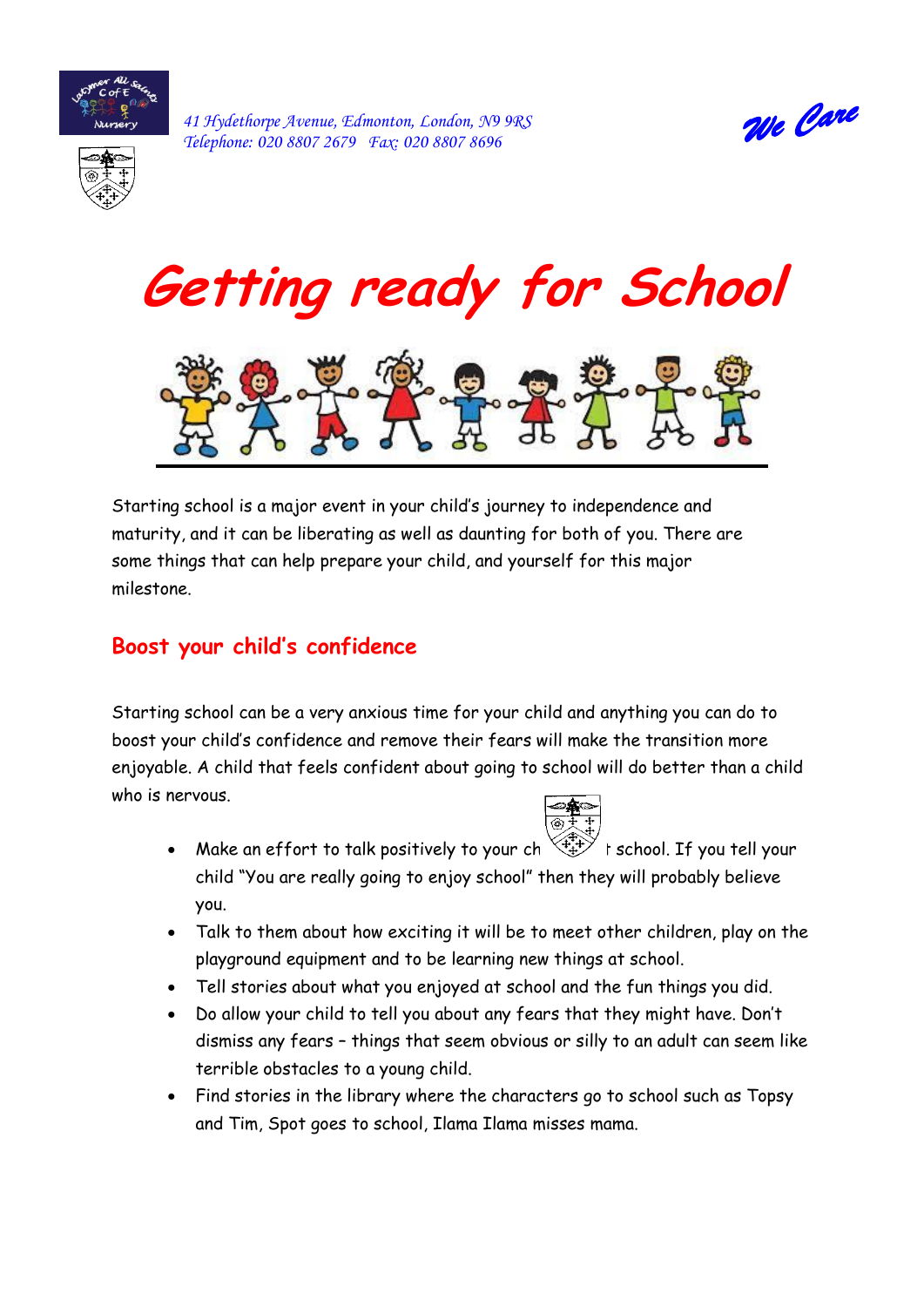# **Prepare your child to build relationships**

Being at school is about being with other people – other children and of course adults in the shape of the school staff. Starting school for the first time means coming face to face with a number of unknown children.

> Take your child to fun public areas where they are likely to meet a number of other children – such as play parks. This will get them used to other children.



• Help your child learn how to share and take turns.

### **Building practical skills**

In the run up to school here are some things that your child should be able to do when they start school. Please encourage your child to be independent.

- Be able to put on and take off their coat.
- Dress your child in clothes that allow them to be independent such as zips, velcro and avoid buttons and laces that they can't tie!
- Go to the toilet independently, flush the toilet and wash their hands.
- Drink from a cup.
- Tidy away toys.
- Use a tissue.
- Respond to instructions given by an adult
- Ensuring your child goes to bed at an appropriate time and has a substantial amount of sleep.



### **Helping your child with Maths at home**

#### **Count everything!**

To help your child to develop an understanding of number and shape you can

- count steps as you walk
- count peas on a plate
- count people
- find numbers on cars, houses
- Point out numbers and set your child a challenge to see how many they can find!

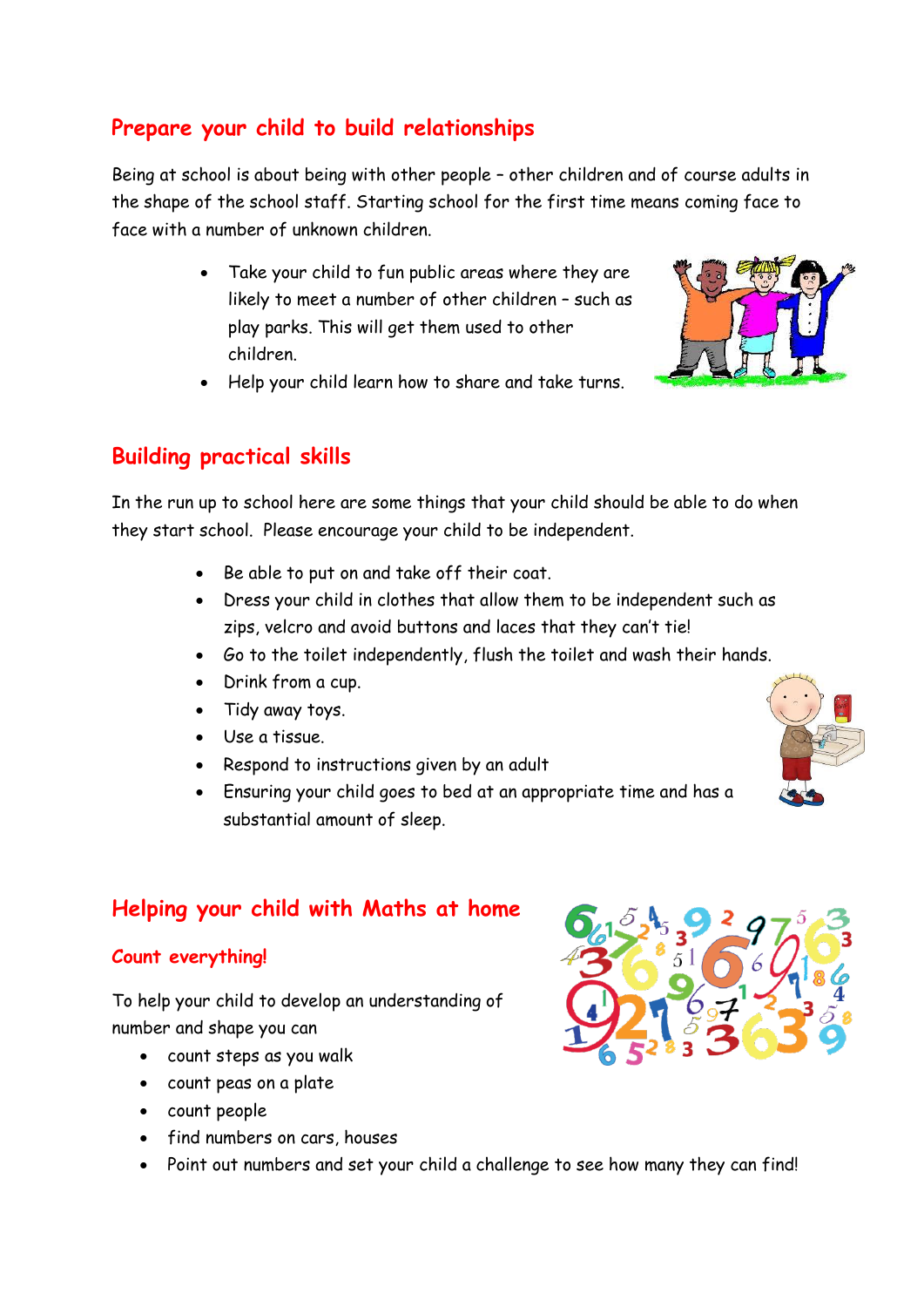- Guess who has the most sweets, potatoes, chips or sausages.
- Sing counting rhymes together.
- Let your child explore the coins in your purse; Sort coins into groups and talk about who has the most.
- Compare their shape and size.
- Teach your child to recognise simple shapes; Squares, circles, rectangles, triangles. Point out different shapes around the home.
- Count how many circles you can find on your walk to the shop.

#### **Talk about time during the day**

Talk to your child about the different times of day, week or year

- Time to get up
- time for nursery
- time to eat
- time to go to bed etc
- Talk about the days of the week and what you do on those days.
- Talk about tomorrow and yesterday.
- Talk about the months in the year
- The four seasons
- Special times e.g. Christmas, Easter, Birthdays, Diwali, Chinese New Year etc.

#### **Sorting**

Sorting cutlery into a cutlery tray and laying the table, pairing up socks etc. are all good activities that help to develop matching skills. Sort toys or everyday objects by size, shape, colour, weight etc.

|    | Use Mathematical Words                            |
|----|---------------------------------------------------|
|    | How many?                                         |
|    | First next last pointed round tall short          |
|    | High low same different deep shallow heavy light. |
| Re | Full empty hard soft wide narrow thick thin.      |
|    | Longer shorter bigger smaller heavier lighter.    |

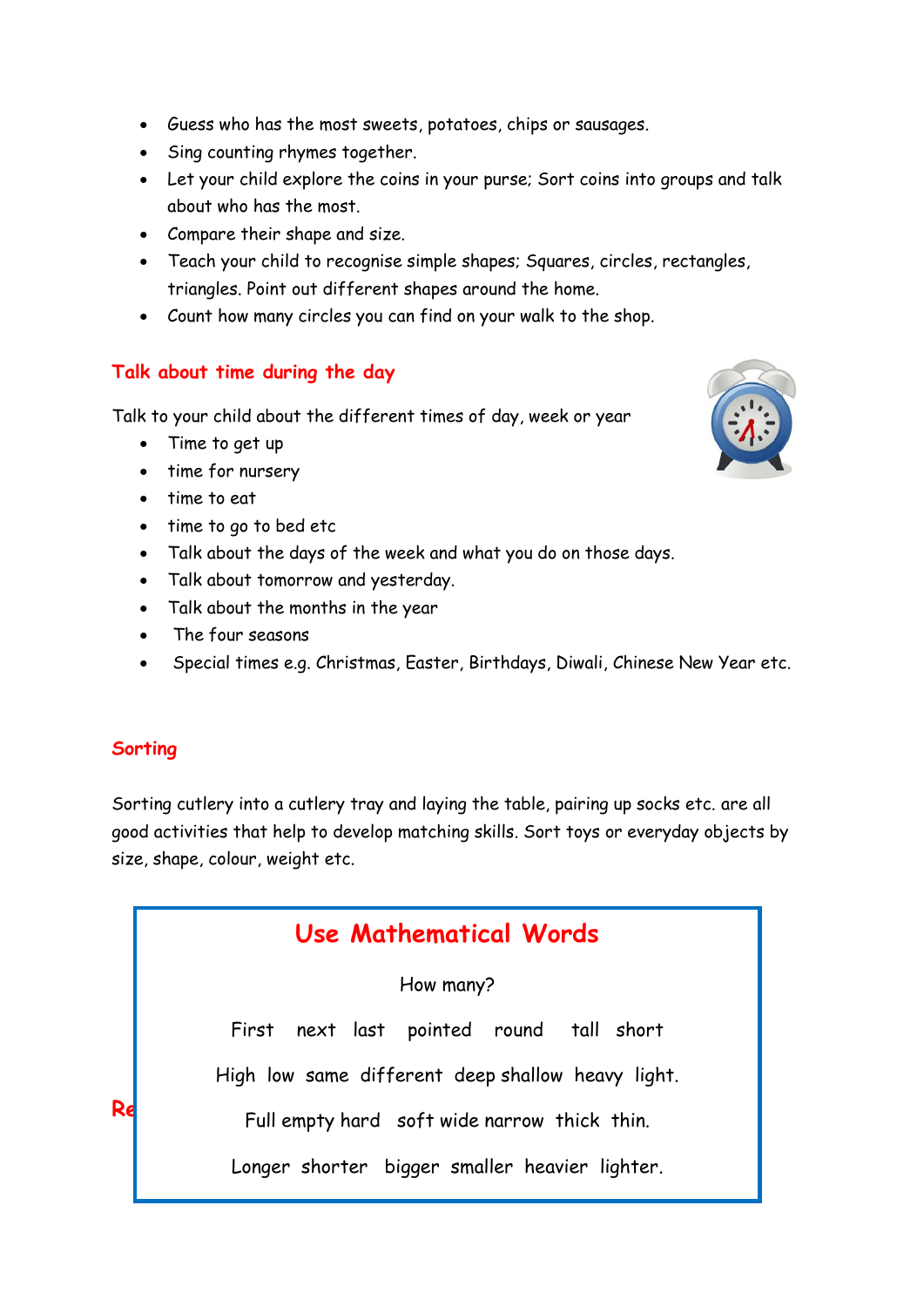Reading to your child has been proven to have many benefits for your child. Show your child how to use a book properly

- Which is the right way up?
- Where does the story start?
- Which side of the page do you start from?
- Talk about what is happening in the pictures.
- Ask your child to point to different objects and describe them in words.
- Follow the words and pictures with your finger as you read or talk to your child.
- Where does the story end?

### **Read everything and anything!**

- Labels on packets
- road signs
- road and house names
- shop names
- If not already a member, join the local library, it's free and exciting for children to choose new books each time they visit.
- Remember picture books without words are proper books!
- Children like repetition and will often go back to their favourite stories or rhymes again and again.
- Talk to your child about which stories or rhymes they like best.
- Nursery rhymes, poems and songs are important for memory development and the enjoyment of rhythm within words.
- Use role play of characters, how they would speak such as the troll from the 3 Billy Goats Gruff, what does he say? What type of voice would he use?
- Encourage your child to act out and sing favourite rhymes or songs.
- Make up simple stories or rhymes with you child.



## **Early Literacy**

- As most writing will be in lower case letters it is useful if you can use these at home. A good start is for your child to write their name correctly, starting with a capital letter followed by lower case letters; William
- Meaningful conversations with your child by answering in full ALL of their WHO, WHAT, WHERE, WHEN, WHY, and HOW questions!
- Asking your child to explain their thinking e.g. Why do YOU think the water is brown?